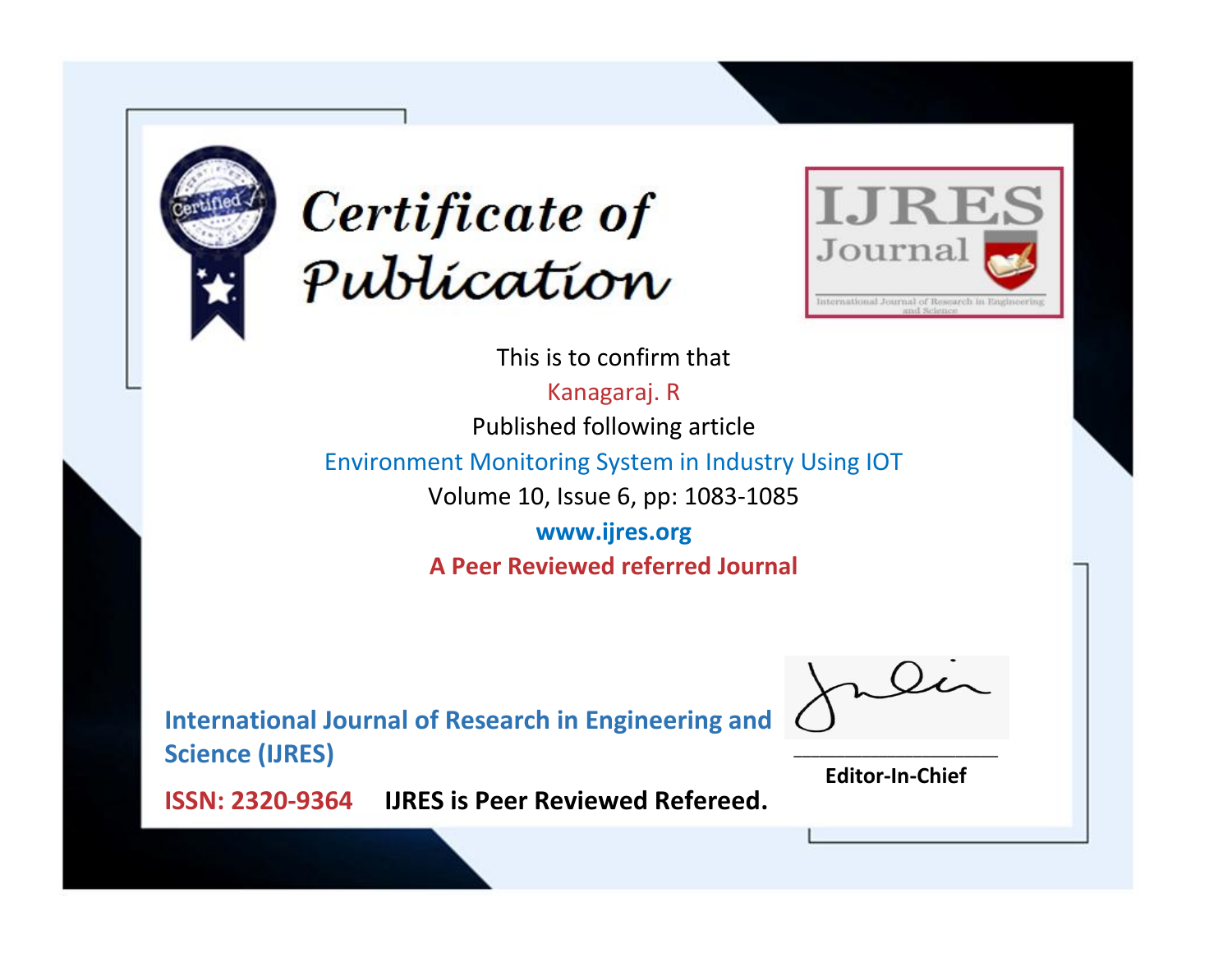



This is to confirm that

Sri balaji. T Published following article

Environment Monitoring System in Industry Using IOT

Volume 10, Issue 6, pp: 1083-1085

**www.ijres.org A Peer Reviewed referred Journal**

**International Journal of Research in Engineering and Science (IJRES)**

\_\_\_\_\_\_\_\_\_\_\_\_\_\_\_\_\_\_\_\_\_\_\_\_ **Editor-In-Chief**

**Journal.**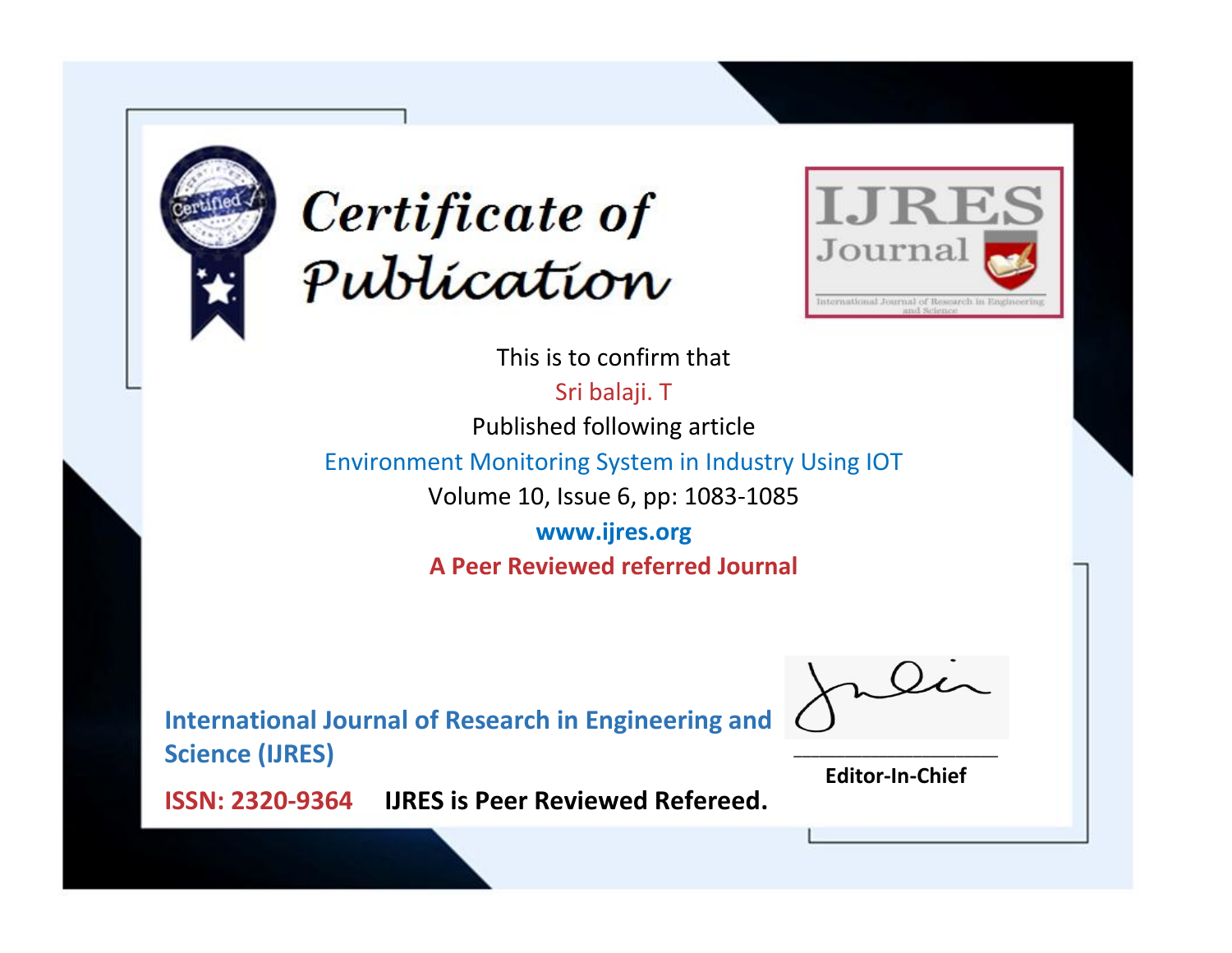



This is to confirm that

Vivek raj. A Published following article

Environment Monitoring System in Industry Using IOT

Volume 10, Issue 6, pp: 1083-1085

**www.ijres.org A Peer Reviewed referred Journal**

**International Journal of Research in Engineering and Science (IJRES)**

\_\_\_\_\_\_\_\_\_\_\_\_\_\_\_\_\_\_\_\_\_\_\_\_ **Editor-In-Chief**

**Journal.**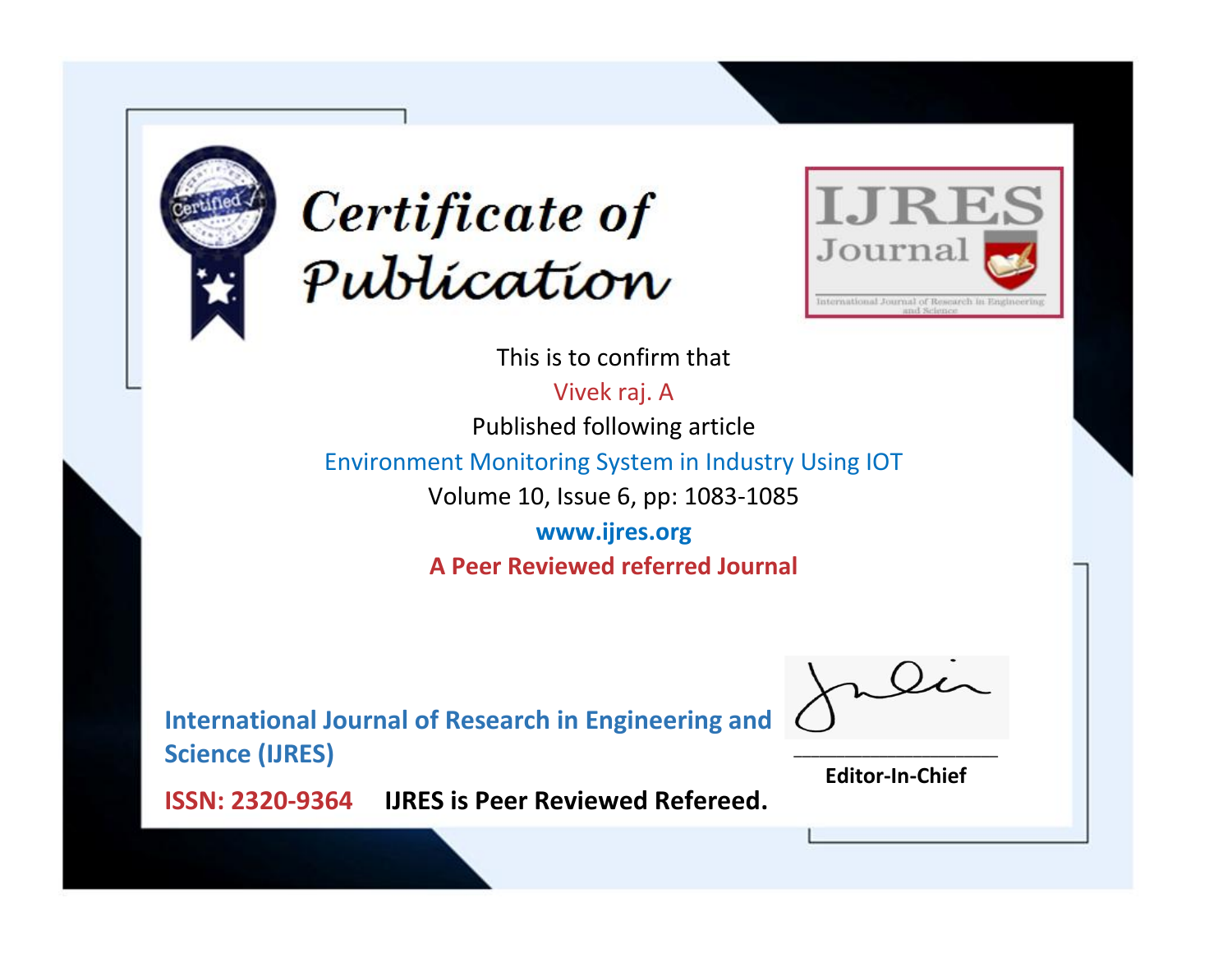



This is to confirm that

Ukesh. P

Published following article

Environment Monitoring System in Industry Using IOT

Volume 10, Issue 6, pp: 1083-1085

**www.ijres.org A Peer Reviewed referred Journal**

**International Journal of Research in Engineering and Science (IJRES)**

\_\_\_\_\_\_\_\_\_\_\_\_\_\_\_\_\_\_\_\_\_\_\_\_ **Editor-In-Chief**

**Journal.**